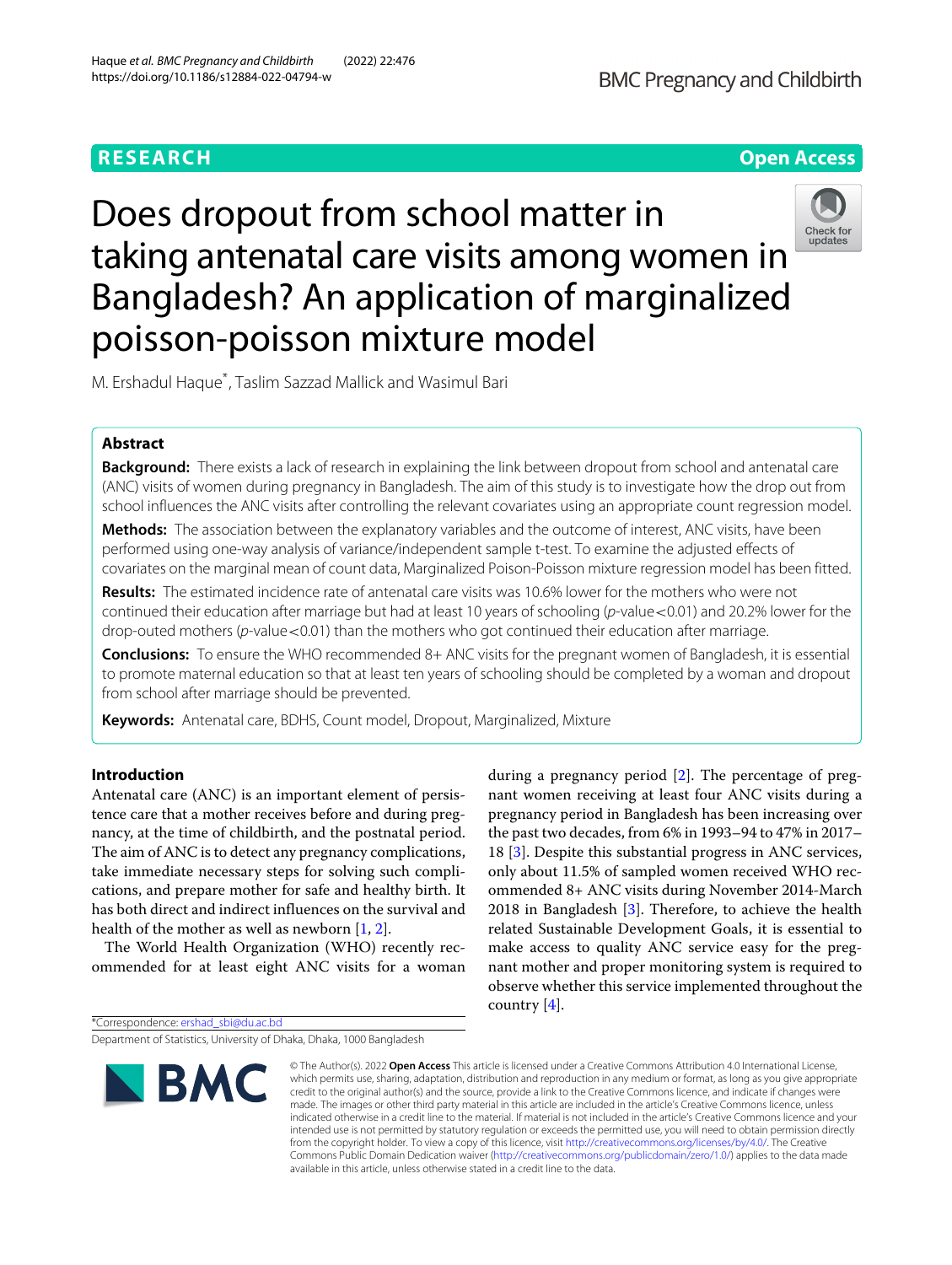Education is one of the important determinants of good health as heath disparities can be determined by educational disparities [\[5,](#page-7-4) [6\]](#page-7-5). Mother's education is considered as a crucial factor for preventing and treating poor health outcomes and effective use of health care services [\[7\]](#page-7-6). To ensure the best health practice, public policies should focus on getting the best attainable education for women among all socioeconomic classes [\[8\]](#page-7-7) as there exist extreme gender differentiation in economic roles, lower parental investments in daughters than in sons, and significant restrictions on girls' public mobility [\[9\]](#page-7-8). The women having more education are more likely to receive ANC services. Educated women understand the benefits of taking frequent ANC services as they are more knowledgeable about reproductive health care [\[10,](#page-7-9) [11\]](#page-7-10). School dropout should be considered as a public heath problem because education is a strong predictor of longterm health and dropouts have poorer health outcome [\[12,](#page-7-11) [13\]](#page-7-12). Although school dropout and child marriage are interrelated outcomes that have an enormous adverse impact on adolescent girls health and wellbeing as well as on their progeny, most of the parents of Bangladesh think that marriage and stop going school is the better option for their daughter's prosperity [\[14\]](#page-7-13). The complex relationship between girl's high school dropout and risky adolescent behavior suggests that schoolgirl dropout due to marriage has been associated with high risk of subsequent teen pregnancy [\[15–](#page-7-14)[17\]](#page-7-15) and teen pregnancy can lead to medical complications for the mother and infant [\[18\]](#page-7-16).

There is a lack of research in explaining the link between whether or not a woman continued their education after marriage and ANC visits. Although the ANC services in Bangladesh has increasing trend over the decades, access to ANC services should be improved drastically to achieve the WHO recommended positive pregnancy outcome and the health Sustainable Development Goals. Therefore, the aim of the current study is to investigate the determinants of the frequency of ANC visits of women during their most recent pregnancy period in Bangladesh by applying an appropriate count regression model giving special emphasis on how the schoolgirl dropout influence the response of interest.

In practice, it may happen that sample count data observations may arise from two or more populations. Analyses of such data using standard or zero augmented count models may result in misleading conclusion [\[19,](#page-7-17) [20\]](#page-7-18). To overcome this difficulty, it may require to analyze the data taking mixture of populations into account [\[21\]](#page-7-19). Therefore, it is necessary to check whether count data come from mixture of populations. Moreover, the significance of inference regarding the marginal mean is well documented in many studies under mixture model setup [\[22](#page-7-20)[–25\]](#page-7-21). Although finite mixtures of the standard count

models have the advantage of describing over-dispersed count data, inferences regarding the overall exposure effects on marginal mean cannot be made from these model [\[22,](#page-7-20) [24\]](#page-7-22).

The regression parameters for the marginal means can also be estimated sometimes indirectly by using the latent class parameters but such parameters cannot elucidate the link between the covariates and the population-wide parameters properly [\[26\]](#page-7-23). For this purpose, Benecha et al. [\[26\]](#page-7-23) proposed marginally-specified mean models for mixtures of two count distributions to facilitate the maximum likelihood estimation where the mixing proportion have been included in the model along with the parameters for marginal mean. These are marginalized Poisson-Poisson (MPois-Pois) model and marginalized negative binomial-Poisson (MNB-Pois) model. In this study, an attempt has been made to draw inferences about the overall exposure effects on marginal means of ANC visits by using the MPois-Pois model.

# **Data and methods**

#### **Data**

In this study, a nationwide data extracted from Bangladesh Demographic and Health Survey (BDHS) 2017–2018 have been utilized to analyze the number of ANC visits taken by a woman during her pregnancy period. The survey was based on a two-stage stratified sample of households. In the first stage of sampling, 250 enumeration areas (EAs) from urban and 425 from rural areas were selected. In the second stage, an average of 30 households per EA were selected. Based on the design, A total of 20127 ever married women of reproductive age were interviewed to collect data on fertility, family planning along with socioeconomic and demographic characteristics. BDHS data also provides information on several aspect of maternal and newborn health, including antenatal care (ANC). The information regarding number of ANC that a woman receives during pregnancy was collected from 5012 women who gave their most recent birth in the 3 years preceding the survey. Finally, a sample of 4941 women was included in the analysis as they provide complete information about all the variables considered in the study.

# **Variables**

The outcome variable is 'the number of ANC visits' that a woman received during pregnancy for her most recent birth. The exposure variable 'study continuity status' is categorized into three categories. The categories of this variable were created based on 'the number of years of schooling of a woman' and 'whether she studying or attending school just before getting married' or 'whether she continued studying after marriage'. These categories are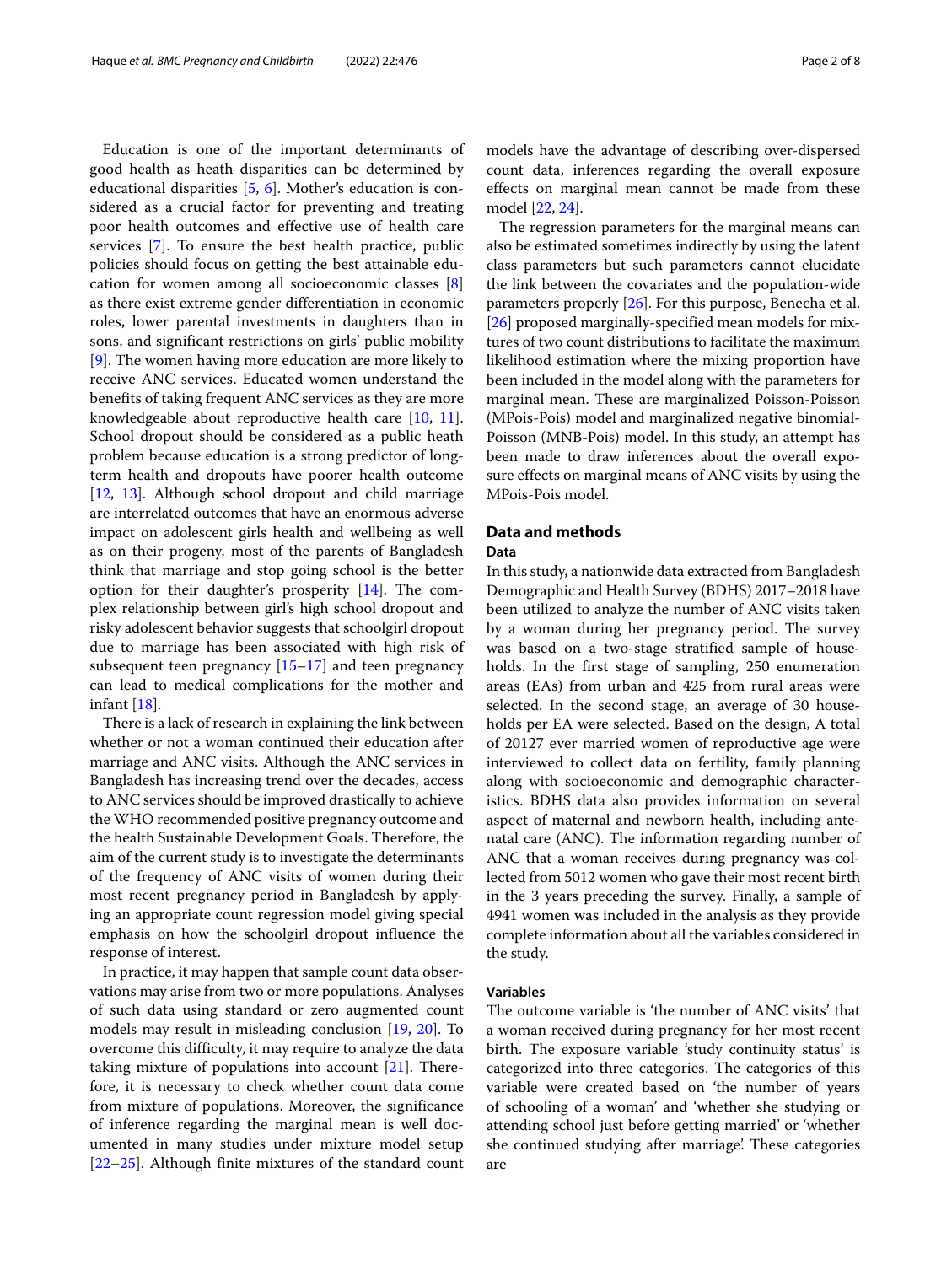continued studying after marriage: continued studying after marriage and total number of schooling  $\geq$ 10 years;

not continued but having  $\geq$ 10 years schooling: 'stop attending school before getting married or stopped continuing study after marriage' but having ≥10 years of schooling;

drop-outed: having <10 years of schooling.

Therefore, the women who could not reach at 10 academic years of schooling is considered as 'schoolgirl dropout' in this study. Note that 'dropout' category consists of three mutually exclusive classes: 'stop attending school before getting married', 'stopped continuing study after marriage', 'continued studying after marriage'. The effects of some other covariates were controlled in this study based on some available literatures [\[10,](#page-7-9) [27,](#page-7-24) [28\]](#page-7-25). These variables are: place of residence (urban, rural); exposed to any of the three media newspaper/magazine, radio, and television at least once a week (yes, no); mother's age at birth in years (<20, 20-29,  $\geq$ 30); difference between husband and wife age in years (non-positive,  $1-5$ ,  $6-10$ ,  $>10$ ); number of decisions woman participated out of three major decisions regarding her own health care, large household purchases, and visits to family/relatives (none, 1-2, all 3); number of reasons a woman justified beating by her husband out of five regarding if she goes out without telling husband, neglects the children, argues with husband, refuses to have sex with husband, and burns the food (not at all, 1-2, 3-5); wealth index (poor, middle, rich) was created by using the ranked wealth index factor scores and then dividing the ranking into three equal categories, each comprising 33.33 percent of the sampled households; and order of birth of the index pregnancy  $(1, 2, 3, \geq 4)$ .

#### **Statistical analyses**

In this study, all the explanatory variables considered are categorical and the outcome variable of interest is the number of ANC visits during a pregnancy, which is discrete in nature. Therefore, we have performed descriptive statistics by computing percent distribution for the explanatory variables and by mean and standard deviation for the outcome variable. As all the explanatory variables are categorical, in order to draw inference about the association between the explanatory variables and the count outcome of interest we have performed one-way analysis of variance (ANOVA)/independent sample t-test. To justify whether data arise from a single or two different populations, we have computed the mixing proportion of the count variable using the marginalized Poisson-Poisson (MPois-Pois) mixture model [\[26\]](#page-7-23) in the absence of covariates. Finally, to examine the adjusted effects of covariates on the marginal mean of count data, MPois-Pois mixture

model has been used along with computing incidence density ratio (IDR).

#### **Model**

The source population from which the count data have been collected is assumed to be partitioned into two latent subpopulations having Poisson distributions with mean  $\mu_1$  and  $\mu_2$ , respectively. Let  $Y_1, ..., Y_n$  be a random sample of size *n*. Following [\[21\]](#page-7-19), the Poisson-Poisson mixture probability distribution of  $Y_i$  ( $i = 1, ..., n$ ) can be written as

<span id="page-2-0"></span>
$$
f(Y_i = y_i | \pi, \mu'_i) = \pi \frac{e^{-\mu_{1i}} \mu_{1i}^{y_i}}{y_i!} + (1 - \pi) \frac{e^{-\mu_{2i}} \mu_{2i}^{y_i}}{y_i!}, \quad (1)
$$

where  $\mu_i = (\mu_{i1}, \mu_{i2})'$  and  $\pi$  is the mixing proportion. Hence, the marginal mean and variance of *Yi* can be given respectively as

$$
E(Y_i) = \mu_i = \pi \mu_{1i} + (1 - \pi) \mu_{2i} \text{ and}
$$
  
 
$$
Var(Y_i) = \sigma_i^2 = \mu_i + \pi (1 - \pi) (\mu_{1i} - \mu_{2i})^2.
$$

One may obtain the MPois-Pois mixture model by replacing  $\mu_{2i}$  with  $(1−π)^{-1}(\mu_i − π\mu_{1i})$  in [\(1\)](#page-2-0) [\[26\]](#page-7-23). To introduce the covariates into the marginalized model, the following specifications have been considered

$$
\log(\mu_i) = \mathbf{x}_i' \mathbf{\beta}, \quad \log(\mu_{1i}) = \mathbf{z}_i' \mathbf{\alpha}, \quad \log(\mathbf{x}) = \tau,
$$

where  $x_i$  and  $\beta$  respectively are  $p_1 \times 1$  vector of covariates and regression parameters associated with the marginal mean  $\mu_i$  and  $\mathbf{x}_i$  and  $\alpha$  respectively are  $p_2 \times 1$  vector of covariates and regression parameters associated with the subpopulation mean  $\mu_{1i}$  and  $-\infty < \tau < \infty$  is a constant. It can be permissible to use same covariates for both classes (i.e.,  $x_i = x_i$ ) with  $p_1 = p_2 = p$ .

For the jth covariate in a MPois-Pois model where  $x_i =$  $x_e$ ; IDR, the ratio of means for a one-unit increase in  $x_{ij}$ , is obtained as follows

$$
\frac{E(Y_i|x_{ij} = k + 1, \tilde{\boldsymbol{x}}_i)}{E(Y_i|x_{ij} = k, \tilde{\boldsymbol{x}}_i)} = \exp(\beta_j);
$$

where  $\tilde{\mathbf{z}}_i$  indicates all covariates except  $x_{ij}$ . The primary interest is to estimate the regression parameters (*β*) of the marginal mean  $(\mu_i)$  whereas the nuisance parameters  $\alpha$  and  $\tau$  need to be estimated to facilitate the maximum likelihood estimation of *β*. The likelihood function of MPois-Pois model is given as follows

$$
L(\tau, \alpha, \beta | y) = \prod_{i=1}^{n} \frac{1}{(1 + e^{\tau})y_i!} \Biggl\{ e^{\tau} \exp(-e^{z_i^{\prime} \alpha}) e^{z_i^{\prime} \alpha y_i} +
$$

$$
e^{-\eta(\tau, \beta, \alpha; x_i, z_i)} \eta(\tau, \beta, \alpha; x_i, z_i)^{y_i} \Biggr\},
$$

where  $\eta(\tau, \beta, \alpha; x_i, z_i) = e^{x_i' \beta} (1 + e^{\tau}) - e^{\tau} e^{z_i' \alpha}$ . With carefully chosen starting values, parameters of MPois-Pois can be estimated by the use of quasi-Newton optimization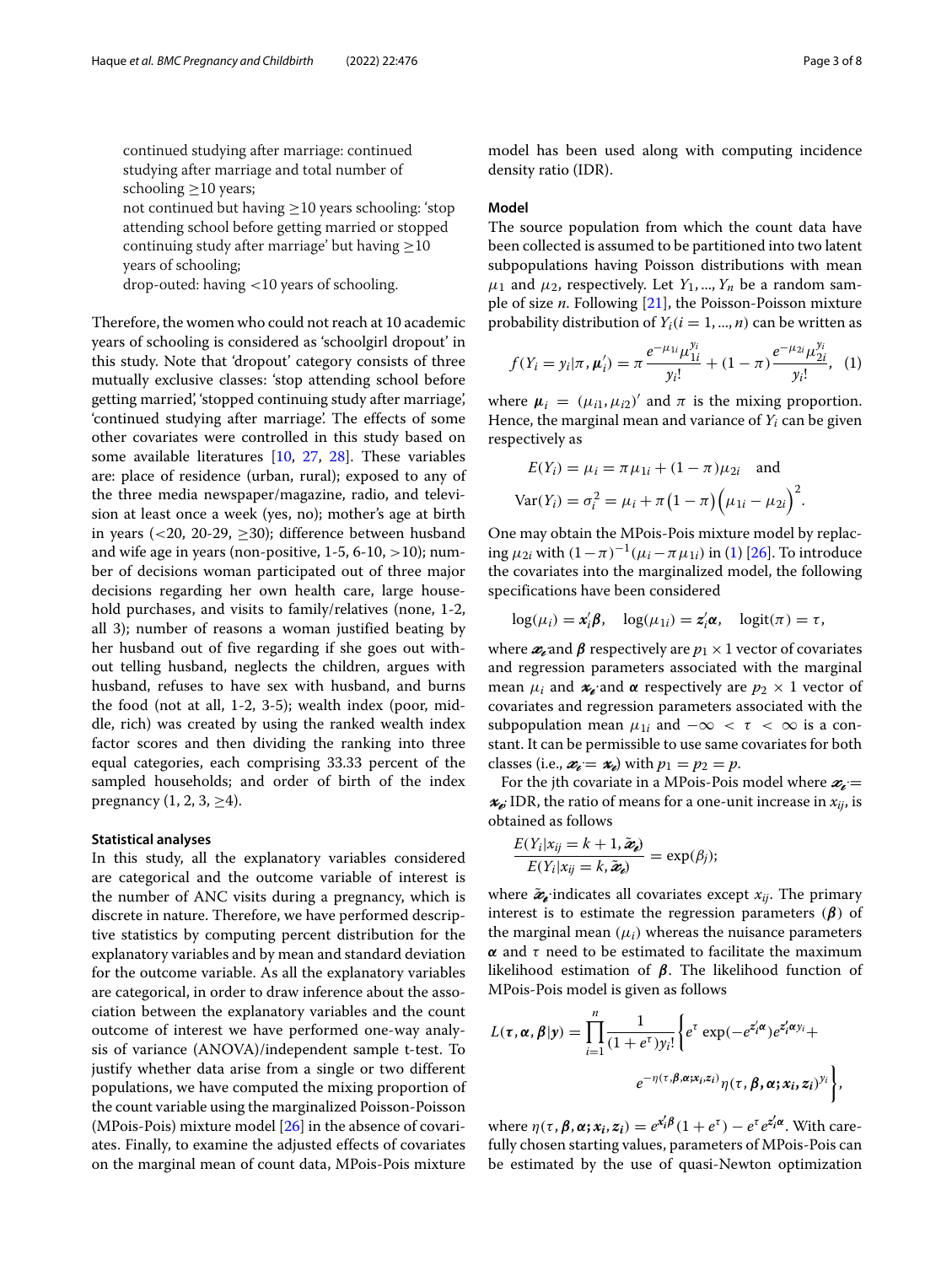method. The quasi-Newton optimization can be implemented by SAS 'nlmixed' or R 'optim' function to get estimates from above likelihood function. Starting values for  $\tau$  and  $\alpha$  can be obtained by EM algorithm from Poisson-Poisson mixture model. Also, the initial values of *β* can be obtained by fitting a marginalized zero-inflated Poisson (MZIP) model [\[26\]](#page-7-23).

# **Results**

To analyse the count variable of interest, the number of ANC visits during pregnancy, we have considered 4,941 women who gave the index birth in the three years preceding the survey after adjusting for missing values. The mean, standard deviation, minimum and maximum of the number of ANC visits were 3.93, 2.88, 0 and 20, respectively. It was found that the frequency of ANC visits in Bangladesh arises from mixture of two unobserved populations with proportions 0.55 and 0.45 in the absence of covariates. The mean number of ANC visits for each category of explanatory variables along with its standard errors, 95% confidence interval (CI) and the percent distribution of respondents in each category of selected covariates are presented in Table [1.](#page-4-0)

From Table [1](#page-4-0) it was found that every three out of four mothers (76.5%) were drop-outed from school, 12.3% were completed at least 10 years of schooling but stopped education after marriage, whereas 11.2% had continued their education after marriage and reached at least 10 years of schooling. About two-third of the mothers (65.7%) were sampled from rural area and rest were from urban area. Of the mothers, about 54.2% were exposed to any of the three media at least once a week. Most of the mothers (57.0%) had given their index birth at age 20–29 years, 15.1% at age 30–39 years, and a little more than one-forth (27.9%) at age below 20 years. It was found that 24.0% couple had age gap (difference between husband and wife age) more than 10 years, 42.5% had 6–10 years, 32.4% had 1–5 years, whereas for 1.1% couple husband age did not exceed wife age. Most of the women (54.7%) participated in all three major decisions regarding themselves, 30.2% participated in 1–2 and 15.1% did not participate in any such decisions. Most of the women (82.1%) had justified none of all five reasons of wife beating, 14.3% had justified 1–2 reasons, whereas only 3.6% had justified 3–5 reasons. Women were distributed over the categories of wealth index almost equally. Most of the mothers (37.9%) had given their index birth as first birth, 32.8% as second birth, 17.2% as third birth and for rest of the mothers child birth order were 4 or more.

The exposure variable 'study continuity status' was found to have a significant association  $(p$ -value < 0.01) with the ANC taking behavior. The average rate of ANC visits was largest (5.57) for the mothers if they had been

continued their education after marriage and smallest (3.54) for those who drop-outed from school. The average number of ANC visits was significantly  $(p$ -value < 0.01) higher (4.71) for the urban mothers than the rural (3.52). It was also higher (4.66) for the mothers who were exposed any of the three media at least once a week than who were not exposed  $(3.07)$  with *p*-value < 0.01. The mean ANC visits was highest (4.05) for the mothers whose age at birth for the index child was 20–29 years whereas it was 3.79 and 3.74 for mother's age at birth below 20 years and at least 30 years respectively, the result was statistically significant with  $p$ -value<0.01. The average ANC visits was significantly ( $p$ -value<0.01) higher (5.22) for the mothers whose partner age did not exceed their age, and this average seems to be similar for the other categories of 'difference between husband and wife age'. The averages did not differ significantly among different categories of 'number of decisions woman participated'. The average rate of visits was inversely related with the number of reasons a woman justified beating by her husband (*p*-value<0.01) and also with the birth order number (*p*value<0.01). However, it was positively related with the wealth quintiles  $(p$ -value < 0.01).

Since in the absence of covariates one of the proportions of mixture was found as 0.55, we have fitted the MPois-Pois model to analyse the number of ANC visits taken by women during a pregnancy period in Bangladesh. As our main interest is to estimate the marginal parameters, the  $\hat{\beta}$  along with IDR are presented in Table [2.](#page-5-0) From Table [2](#page-5-0) it was found that, the estimated incidence rate of ANC visits was 10.6% lower for the mothers who were not continued their education after marriage but had at least 10 years at schooling (*p*-value<0.01) and 20.2% lower who drop-outed from studying (*p*-value <0.01) than the mothers who got continued their education after marriage. The IDR of ANC visits was 1.12 for urban to rural mothers (*p*-value<0.01), 1.24 for exposed media at least once a week to unexposed mothers (*p*-value<0.01). The rate of ANC visits was 7.7% lower for mothers who gave their index birth below 20 years of age  $(p$ -value < 0.01) and 5.3% higher for mothers who gave their index birth after or at 30 years of age  $(p$ -value < 0.10) than those who gave birth during age 20–29 years. The IDR of ANC visits was 1.26 for the women who are not younger than their husbands to the women whose age lag behind 1–5 years than their husbands (*p*-value<0.05), this IDR was statistically insignificant for the other categories of 'difference between husband and wife age'. The rates of ANC visits were statistically insignificant among all categories of 'number of decisions woman participated'. The IDR of ANC visits was 0.88 for the mothers who justified beating by their partners for 1–2 reasons to the mothers who never justified for any of the five reasons  $(p$ -value < 0.01),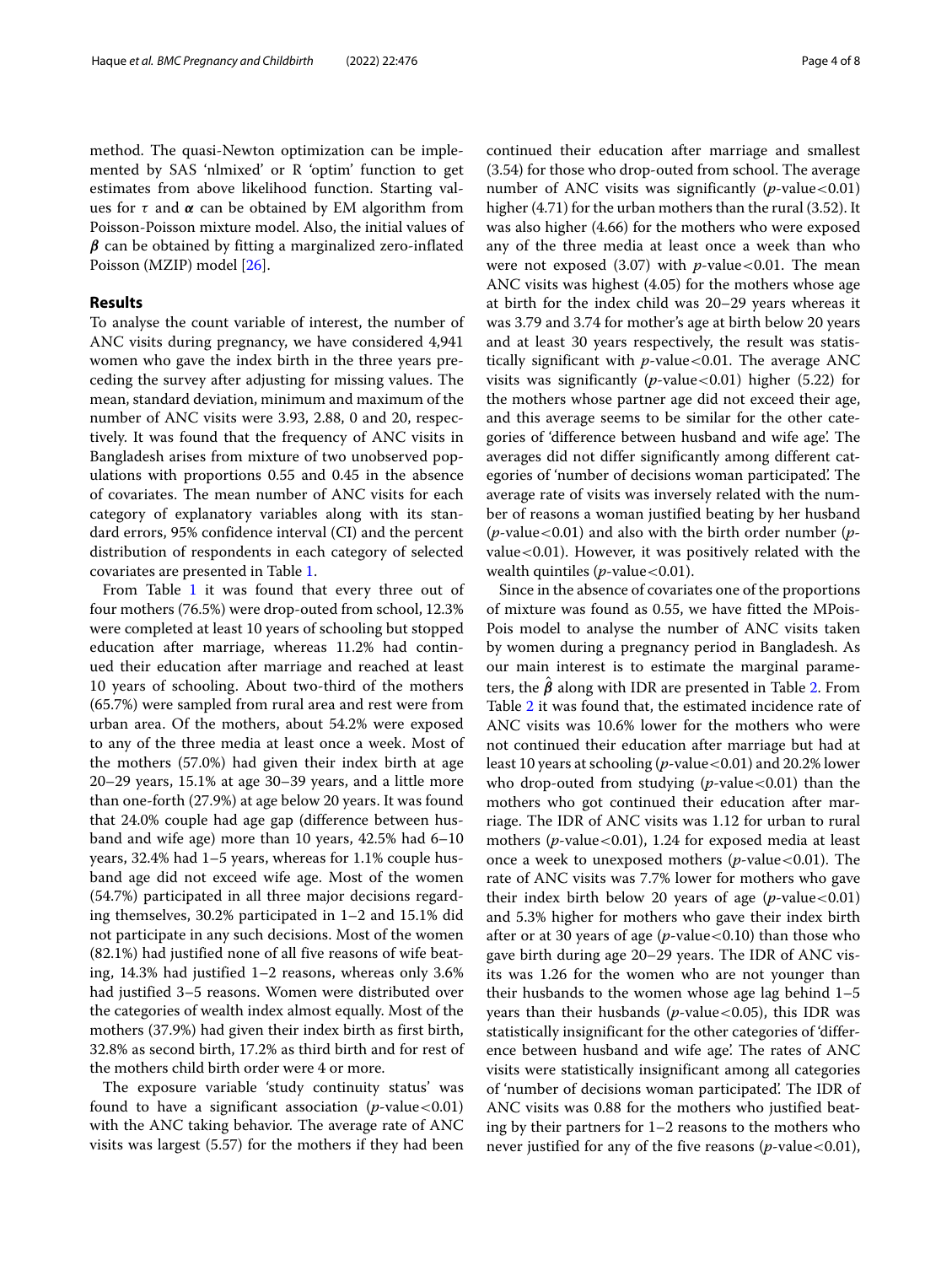<span id="page-4-0"></span>**Table 1** The mean, standard error(SE) and 95% confidence interval (CI) for number of ANC visits during pregnancy of women in Bangladesh by some selected socioeconomic and demographic characteristics, BDHS 2017

| <b>Variables</b>                                   | $n(\%)$    | Mean | <b>SE</b> | 95% CI        |
|----------------------------------------------------|------------|------|-----------|---------------|
| Study continuity status***                         |            |      |           |               |
| Continued after marriage                           | 552(11.2)  | 5.57 | 0.128     | 5.32-5.82     |
| Not continued but had > 10 years schooling         | 609(12.3)  | 4.89 | 0.115     | 4.67-5.12     |
| Drop-outed                                         | 3780(76.5) | 3.54 | 0.045     | 3.45-3.62     |
| Place of residence***                              |            |      |           |               |
| Urban                                              | 1696(34.3) | 4.71 | 0.076     | 4.56-4.86     |
| Rural                                              | 3245(65.7) | 3.52 | 0.046     | 3.43-3.62     |
| Exposed to media***                                |            |      |           |               |
| No                                                 | 2265(45.8) | 3.07 | 0.052     | 2.97-3.17     |
| Yes                                                | 2676(54.2) | 4.66 | 0.058     | 4.55-4.77     |
| Mother's age at birth (years)***                   |            |      |           |               |
| <20                                                | 1377(27.9) | 3.79 | 0.074     | 3.64-3.93     |
| $20 - 29$                                          | 2816(57.0) | 4.05 | 0.055     | 3.94-4.16     |
| $\geq$ 30                                          | 748(15.1)  | 3.74 | 0.108     | 3.53-3.95     |
| Difference between husband and wife age (years)*** |            |      |           |               |
| Non-positive                                       | 55(1.1)    | 5.22 | 0.514     | $4.21 - 6.23$ |
| $1 - 5$                                            | 1602(32.4) | 3.88 | 0.071     | 3.74-4.02     |
| $6 - 10$                                           | 2098(42.5) | 3.92 | 0.065     | 3.79-4.04     |
| >10                                                | 1186(24.0) | 3.97 | 0.079     | 3.81-4.12     |
| Number of decisions woman participated             |            |      |           |               |
| None                                               | 747(15.1)  | 3.76 | 0.103     | 3.55-3.96     |
| $1 - 2$                                            | 1492(30.2) | 3.92 | 0.071     | 3.78-4.06     |
| All3                                               | 2702(54.7) | 3.99 | 0.057     | 3.87-4.10     |
| Number of reasons wife beating justified***        |            |      |           |               |
| Not at all                                         | 4055(82.1) | 4.07 | 0.046     | 3.98-4.17     |
| $1 - 2$                                            | 708(14.3)  | 3.33 | 0.095     | 3.14-3.52     |
| $3 - 5$                                            | 178(3.6)   | 3.03 | 0.188     | 2.66-3.40     |
| Wealth index***                                    |            |      |           |               |
| Poor                                               | 1823(36.9) | 3.00 | 0.060     | 2.88-3.11     |
| Middle                                             | 1588(32.1) | 3.92 | 0.069     | 3.79-4.06     |
| Rich                                               | 1530(31.0) | 5.05 | 0.077     | 4.90-5.20     |
| Birth Order***                                     |            |      |           |               |
| $\mathbf{1}$                                       | 1870(37.9) | 4.37 | 0.066     | 4.24-4.50     |
| $\overline{2}$                                     | 1623(32.8) | 4.03 | 0.073     | 3.89-4.18     |
| 3                                                  | 848(17.2)  | 3.68 | 0.097     | 3.49-3.87     |
| $\geq$ 4                                           | 600(12.1)  | 2.64 | 0.100     | 2.45-2.84     |

\*\*\*p-value <  $0.01$ ; \*\*p-value <  $0.05$ ; \*p-value <  $0.10$ 

this ratio was about the same for the mothers who justified beating by their partners for 3–5 reasons (*p*-value<0.05). The rate of ANC visit was 13.8% higher for the mothers from middle-wealth households than the poor households, 24.1% higher for the mothers from rich households than the poor households, both the results were statistically significant with *p*-value<0.01. As the birth order of index child increases, the mothers were significantly less likely to take ANC care during their pregnancy. For example, the rate of ANC visits of mothers during their pregnancy were 7.2%, 10.9% and 30.9% less likely for the second birth, third birth and forth or upper order birth respectively compared to the first birth. It was also seen that the marginal mean parameters were estimated from mixture of two latent subpopulations with the proportions 0.61 and 0.39 after adjusting the covariates.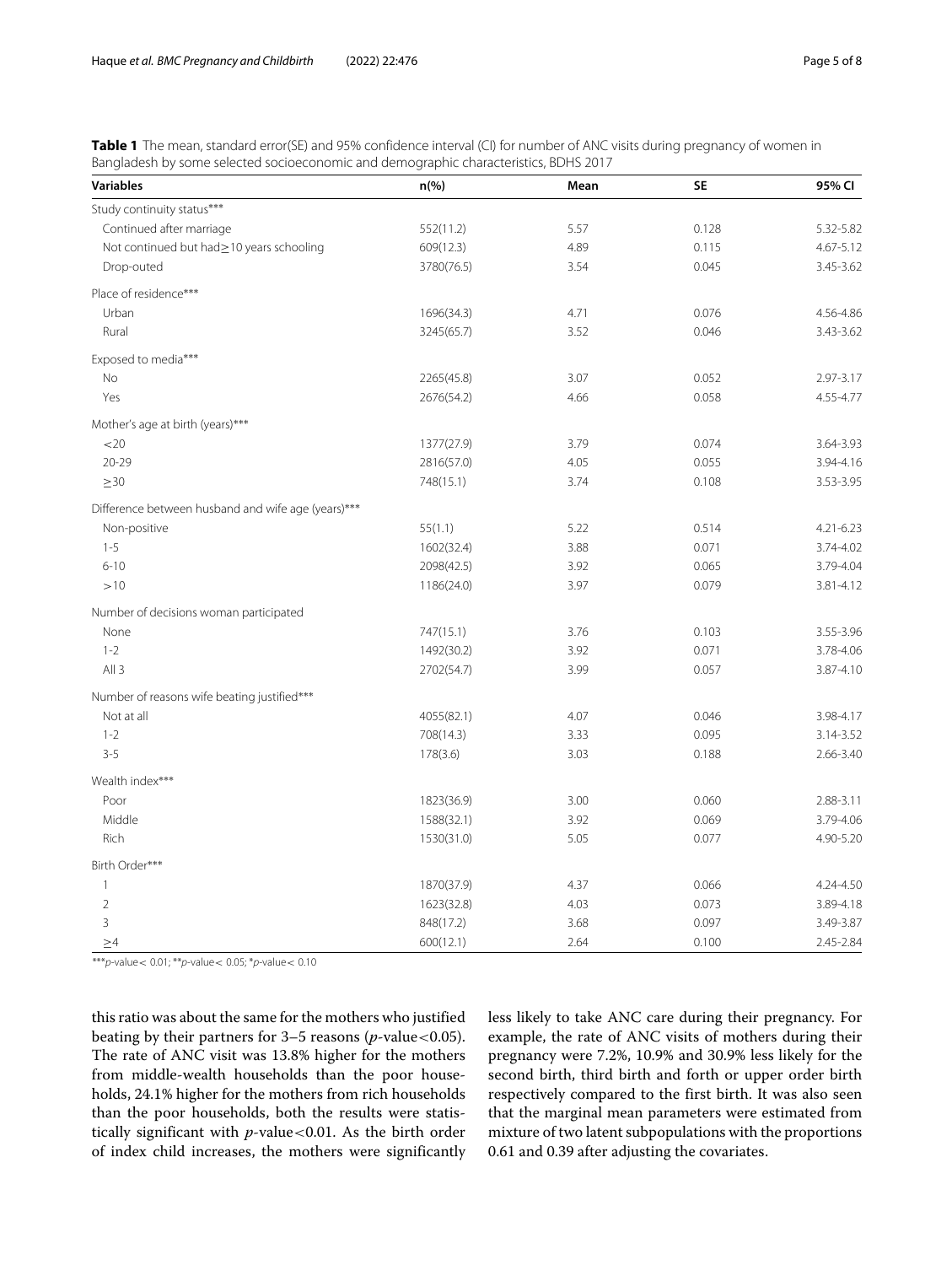<span id="page-5-0"></span>

| <b>Table 2</b> The estimated marginal parameters ( $\beta$ ), standard errors (SE), and p-values, 95% CI for regression parameters, and IDR under |  |
|---------------------------------------------------------------------------------------------------------------------------------------------------|--|
| MPois-Pois mixture model on number of ANC visits during a pregnancy, BDHS 2017                                                                    |  |

|                                                 | $\hat{\beta}$ | <b>SE</b> | z-value  | p-value | 95% CI            | <b>IDR</b> |
|-------------------------------------------------|---------------|-----------|----------|---------|-------------------|------------|
| Intercept                                       | 1.359         | 0.042     | 32.708   | < 0.001 |                   | 3.893      |
| Study continuity status                         |               |           |          |         |                   |            |
| Continued after marriage (ref)                  |               |           |          |         |                   |            |
| Not continued but had > 10 years schooling      | $-0.112$      | 0.030     | $-3.755$ | < 0.001 | $-0.171 - -0.053$ | 0.894      |
| Drop-outed                                      | $-0.225$      | 0.026     | $-8.679$ | < 0.001 | $-0.276 - 0.174$  | 0.798      |
| Place of residence                              |               |           |          |         |                   |            |
| Rural (ref)                                     |               |           |          |         |                   |            |
| Urban                                           | 0.113         | 0.021     | 5.457    | < 0.001 | 0.072-0.154       | 1.120      |
| Exposed to media                                |               |           |          |         |                   |            |
| No (ref)                                        |               |           |          |         |                   |            |
| Yes                                             | 0.218         | 0.022     | 10.072   | < 0.001 | 0.175-0.261       | 1.243      |
| Mother's age at birth (years)                   |               |           |          |         |                   |            |
| 20                                              | $-0.080$      | 0.025     | $-3.226$ | 0.001   | $-0.129 - 0.031$  | 0.923      |
| 20-29 (ref)                                     |               |           |          |         |                   |            |
| $\geq 30$                                       | 0.052         | 0.031     | 1.691    | 0.091   | $-0.009 - 0.113$  | 1.053      |
| Difference between husband and wife age (years) |               |           |          |         |                   |            |
| Non-positive                                    | 0.228         | 0.098     | 2.328    | 0.020   | 0.036-0.420       | 1.256      |
| 1-5 (ref)                                       |               |           |          |         |                   |            |
| $6 - 10$                                        | $-0.002$      | 0.021     | $-0.110$ | 0.913   | $-0.043 - 0.039$  | 0.998      |
| >10                                             | 0.011         | 0.025     | 0.432    | 0.666   | $-0.038 - 0.060$  | 1.011      |
| Number of decisions woman participated          |               |           |          |         |                   |            |
| None (ref)                                      |               |           |          |         |                   |            |
| $1 - 2$                                         | 0.002         | 0.029     | 0.079    | 0.937   | $-0.055 - 0.059$  | 1.002      |
| All3                                            | 0.021         | 0.027     | 0.781    | 0.435   | $-0.032 - 0.074$  | 1.021      |
| Number of reasons wife beating justified        |               |           |          |         |                   |            |
| Not at all (ref)                                |               |           |          |         |                   |            |
| $1 - 2$                                         | $-0.126$      | 0.028     | $-4.535$ | < 0.001 | $-0.181 - -0.071$ | 0.881      |
| $3 - 5$                                         | $-0.128$      | 0.057     | $-2.221$ | 0.026   | $-0.240 - 0.016$  | 0.880      |
| Wealth index                                    |               |           |          |         |                   |            |
| Poor (ref)                                      |               |           |          |         |                   |            |
| Middle                                          | 0.129         | 0.025     | 5.082    | < 0.001 | 0.080-0.178       | 1.138      |
| Rich                                            | 0.216         | 0.029     | 7.338    | < 0.001 | 0.159-0.273       | 1.241      |
| <b>Birth Order</b>                              |               |           |          |         |                   |            |
| $1$ (ref)                                       |               |           |          |         |                   |            |
| $\overline{2}$                                  | $-0.075$      | 0.024     | $-3.140$ | 0.002   | $-0.122 - -0.028$ | 0.928      |
| $\overline{3}$                                  | $-0.116$      | 0.032     | $-3.601$ | < 0.001 | $-0.179 - 0.053$  | 0.891      |
| $\geq 4$                                        | $-0.369$      | 0.043     | $-8.492$ | < 0.001 | $-0.453 - 0.285$  | 0.691      |
| Mixing Proportion                               |               |           |          |         |                   |            |
| $\hat{\pi}$                                     | 0.610         | 0.049     | 12.472   | < 0.001 |                   |            |

To asses the goodness of fit of the MPois-Pois, with selected covariates, the Poisson, negative binomial regression model have also fitted. It was found that the AIC values of Poisson, negative binomial and MPois-Pois were 23468, 22543, and 22470 respectively. It implies that the MPois-Pois is the best choice for fitting this data set.

# **Discussion and conclusion**

To analyze the count data to draw valid inference, it is require to check whether the data come from a population or from a mixture of populations. If the target population consist of mixture of populations, the estimates of latent class parameters of the regression model can be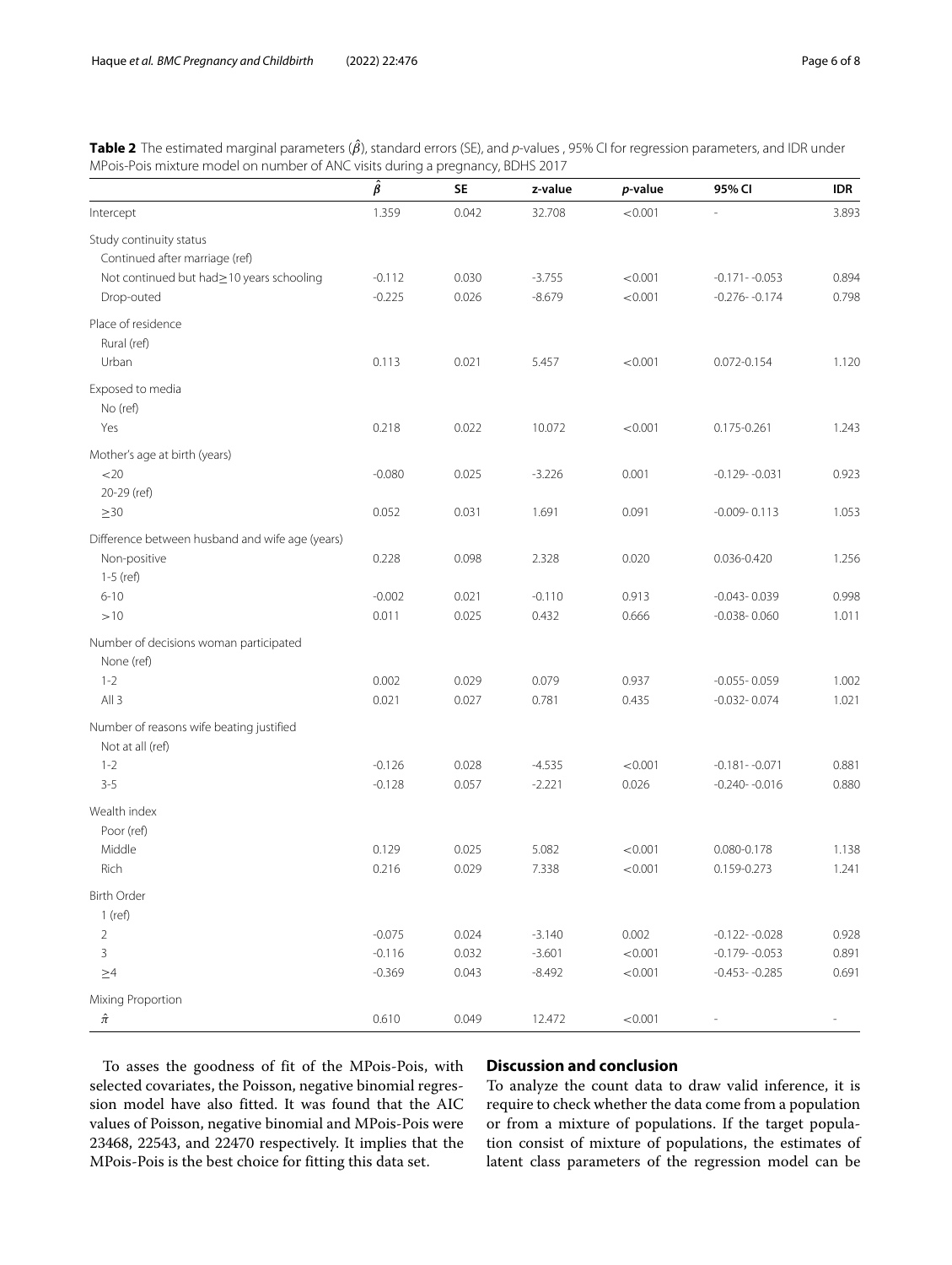obtained by fitting a mixture model. However, it is sometimes difficult to get estimate of the regression parameters for marginal means from the mixture model setup. Also, the interpretation in terms of IDR for the population-wide parameters can not be possible from such model. The marginalized mixture model can be utilized under these circumstance for drawing inferences about the whole population. The objective of this study is to explore the effect of schoolgirl dropout due to marriage on the number of ANC visits in Bangladesh (inference regarding the population-wide parameters). From the results, we have observed that the population count data can be regarded a mixture of two latent count distributions with proportions 0.55 and 0.45 in the absence of covariates. Therefore, a marginalized mixture model, the MPois-Pois model, has been utilized to meet the study objective.

Although tremendous successes has been documented for ANC service of the pregnant women, Bangladesh is still far away to ensure the WHO recommended 8+ ANC visits for the pregnant women. Receiving heath care service during pregnancy is associated with organization, accessibility, standard, value, health beliefs as well as some socio-demographic factors [\[27\]](#page-7-24). Maternal health care programme in Bangladesh has been confronted many challenges including, accessibility, lack of equity, lack of public health facilities, scarcity of skilled workforce and inadequate financial resource allocation [\[29\]](#page-7-26). To identify the obstacles for receiving ANC services, it is necessary to undertake some comprehensive research studies. This study aimed to identify some socio-demographic factors with a special emphasis to the schoolgirl dropout due to marriage that are associated with the frequency of ANC visits in Bangladesh.

Researchers were investigated which of the socioeconomic and demographic factors are responsible for the frequency of ANC visits women took during their pregnancy period in Bangladesh in some of the previous studies [\[10,](#page-7-9) [27,](#page-7-24) [28,](#page-7-25) [30\]](#page-7-27). Although they were included education as an independent variable and found that it was an important determinants of frequency of ANC visits, we have considered 'study continuity status after marriage' as the exposure variable in this study. The results revealed that schoolgirl dropout have tremendous negative influence on the rate of receiving ANC services of the pregnant women in Bangladesh. Consistent with findings of the aforementioned previous studies, this study found that women who are living in urban area, possessing higher wealth index and exposed to media have higher rate of receiving ANC visits.

Hossain et al. [\[28\]](#page-7-25) found that the frequency of ANC visits was less for women aged 20 years or below compare to women aged 20–35 years at the time of delivery. Besides, Kabir and Islam [\[30\]](#page-7-27) has found the odds of receiving  $\geq 4$ ANC services was low if mother's age at conception is  $\geq$  35 years. However, we had found that the rate of receiving ANC services was smaller for women aged below 20 years but higher for women aged 30 years or more than whose age were 20–29 years at the time of delivery. In this study, we have found that higher order of birth was associated with lower rate of ANC visits. This findings are similar with previous studies [\[28,](#page-7-25) [30\]](#page-7-27).

Bhowmik et al. [\[10\]](#page-7-9) found that women who were more involved in making decision regarding own health care can significantly improve the frequency of ANC visits. However, Kabir and Islam [\[30\]](#page-7-27) has found increased odds of taking  $\geq$  4 ANC visits if women and their husband jointly took decision regarding women own health care. But Hossain et al. [\[28\]](#page-7-25) did not find any association between women empowerment and frequency of receiving ANC services. In this study we have considered three aspects of women empowerment as independent variables, These are: number of decisions woman participated out of three major decisions regarding themselves, number of reasons a woman justified beating by her husband out of five reasons of wife beating, and difference between husband and wife age (in years). Although the number of decisions woman participated was not associated with the frequency of ANC visits, increased number of reasons for beating justification was associated with lower rate of receiving ANC services. Also, the rate of receiving ANC services was higher for women who are not younger than their husbands.

Since adequate level of ANC visits during pregnancy period of women contributes to maintain proper maternal health and to protect the adverse pregnancy outcomes to a great extent, it is essential to make sure that every pregnant mother receives WHO recommended at least eight ANC visits. This can be accomplished by encouraging women to take sufficient number of ANC visits during their pregnancy period. This might be achieved in Bangladesh by promoting maternal education so that at least ten years of schooling should be completed by a woman and dropout from school after marriage should be prevented. Besides schoolgirl dropout, this study helps policy makers to identify other socio-demographic factors such as place of residence, media exposure, mother's age at birth, women empowerment, wealth index and birth order that might uplift women for receiving more ANC visits during their pregnancy period.

# **Limitations**

The study has limitations as follows: (1) We used crosssectional data to study the association between schoolgirl dropout and frequency of ANC visits during their pregnancy period by controlling some socio-demographic variables and therefore it would not be possible to asses the causal relationship between them; (2) Although the data have been collected using stratified cluster sampling